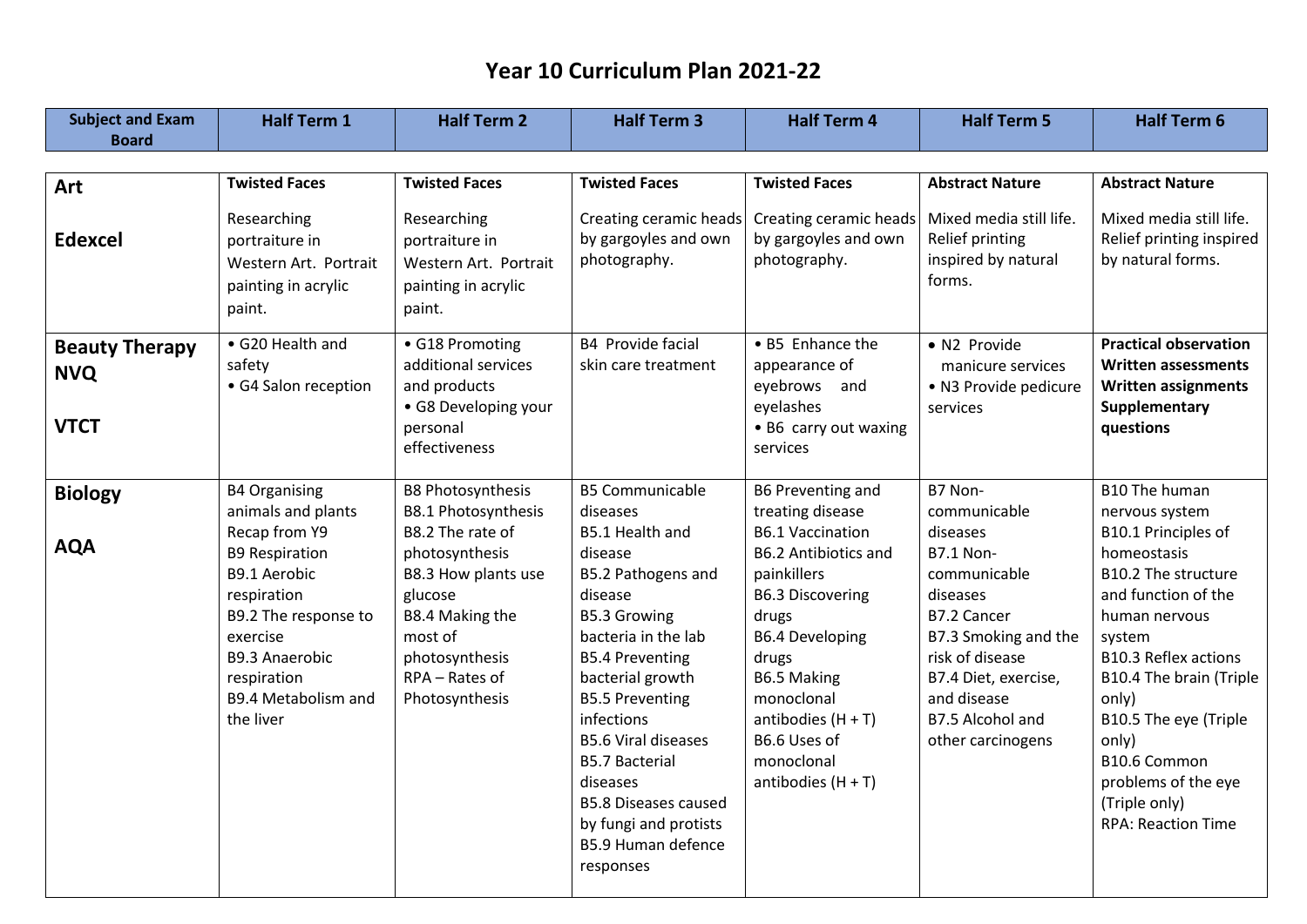| <b>Subject and Exam</b>           | <b>Half Term 1</b>                                                                                                                                                                                                                                                                                                                             | <b>Half Term 2</b>                                                                                                                                                                                                                                                  | <b>Half Term 3</b>                                                                                                                                                                                                                                                                                                | <b>Half Term 4</b>                                                                                                                                                                                                                                                                                                            | <b>Half Term 5</b>                                                                                                                                                                                                                                                                                                                                  | <b>Half Term 6</b>                                                                                               |
|-----------------------------------|------------------------------------------------------------------------------------------------------------------------------------------------------------------------------------------------------------------------------------------------------------------------------------------------------------------------------------------------|---------------------------------------------------------------------------------------------------------------------------------------------------------------------------------------------------------------------------------------------------------------------|-------------------------------------------------------------------------------------------------------------------------------------------------------------------------------------------------------------------------------------------------------------------------------------------------------------------|-------------------------------------------------------------------------------------------------------------------------------------------------------------------------------------------------------------------------------------------------------------------------------------------------------------------------------|-----------------------------------------------------------------------------------------------------------------------------------------------------------------------------------------------------------------------------------------------------------------------------------------------------------------------------------------------------|------------------------------------------------------------------------------------------------------------------|
| <b>Board</b>                      |                                                                                                                                                                                                                                                                                                                                                |                                                                                                                                                                                                                                                                     |                                                                                                                                                                                                                                                                                                                   |                                                                                                                                                                                                                                                                                                                               |                                                                                                                                                                                                                                                                                                                                                     |                                                                                                                  |
| <b>Business</b><br><b>Edexcel</b> | <b>Half Term</b><br>assessment<br>Topic 2.1 Growing<br>the business -<br>students are<br>introduced to<br>methods of growth<br>and how and why<br>business aims and<br>objectives change as<br>businesses evolve.<br>The impact of<br>globalisation and the<br>ethical and<br>environmental<br>questions facing<br>businesses are<br>explored. | <b>End of Term</b><br><b>Assessment</b><br>Topic 2.2 Making<br>marketing decisions<br>- students will<br>explore how each<br>element of the<br>marketing mix is<br>managed and used<br>to inform and make<br>business decisions in<br>a competitive<br>marketplace. | B5.10 More about<br>plant diseases<br><b>B5.11 Plant defence</b><br>responses<br><b>Half Term</b><br><b>Assessment</b><br>Topic 2.3 Making<br>operational decisions<br>- this topic focuses<br>on meeting customer<br>needs through the<br>design, supply,<br>quality and sales<br>decisions a business<br>makes. | <b>Revision for end of</b><br>term assessment<br><b>Easter Exams</b><br>Topic 2.4 Making<br>financial decisions -<br>students will explore<br>the tools a business<br>has to support<br>financial decision<br>making, including<br>ratio analysis and<br>the use and<br>limitation of a range<br>of financial<br>information. | <b>Half Term</b><br><b>Assessment</b><br>Topic 2.5 Making<br>human resource<br>decisions - growing a<br>business means that<br>decisions relating to<br>organisational<br>structure,<br>recruitment, training<br>and motivation need<br>to be made to<br>influence business<br>activity. These<br>aspects are<br>considered in this<br>final topic. | <b>End of Year</b><br><b>Assessment</b><br>Theme 2 revision &<br>key focus on exam<br>technique.                 |
|                                   | <b>Assessment</b><br>End of unit<br>assessment on 2.1.<br>This will be a mixture<br>of multiple choice, 1,<br>2 and 3 mark<br>questions (explain,<br>identify, state,<br>calculate and<br>outline).                                                                                                                                            | <b>Assessment</b><br>End of unit<br>assessment on 2.2.<br>This will be a mixture<br>of multiple choice, 3<br>(explain) and 6 mark<br>questions (discuss).                                                                                                           | <b>Assessment</b><br>End of unit<br>assessment on 2.3.<br>This will be a mixture<br>of multiple choice, 3<br>and 6 mark questions<br>(Discuss and<br>analyse).                                                                                                                                                    | <b>Assessment</b><br>End of unit<br>assessment on 2.4.<br>This will be a mixture<br>of multiple choice, 6<br>and 6 mark<br>questions.                                                                                                                                                                                         | <b>Assessment</b><br>End of unit<br>assessment on 1.5.<br>This will be a mixture<br>of multiple choice, 9<br>(justify) and 12 mark<br>questions (evaluate).                                                                                                                                                                                         | <b>Assessment</b><br>Year 10 mock exams -<br>end of unit<br>assessment. This will<br>be part of a past<br>paper. |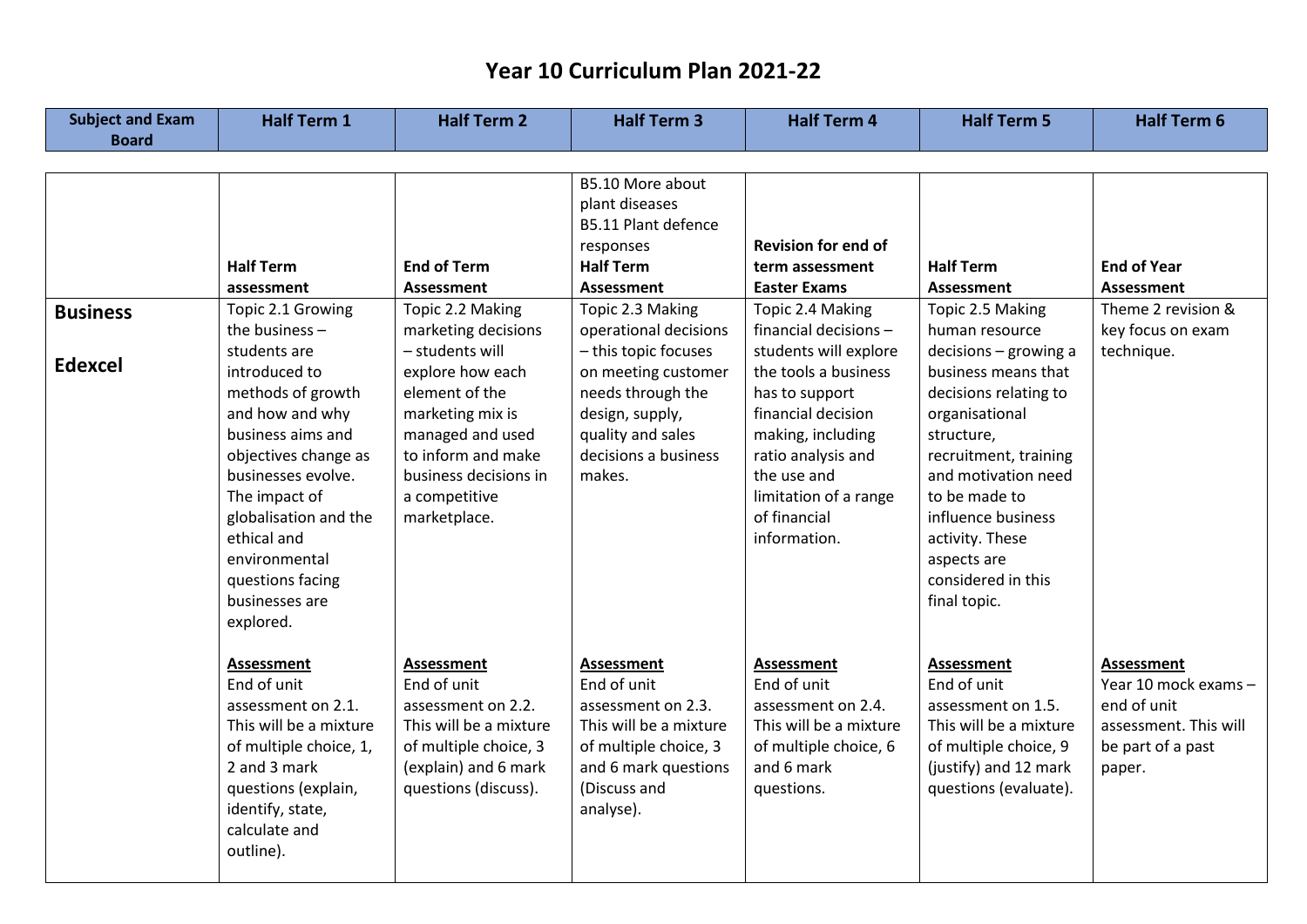| <b>Subject and Exam</b> | <b>Half Term 1</b>          | <b>Half Term 2</b>     | <b>Half Term 3</b>    | <b>Half Term 4</b>          | <b>Half Term 5</b>     | <b>Half Term 6</b>          |
|-------------------------|-----------------------------|------------------------|-----------------------|-----------------------------|------------------------|-----------------------------|
| <b>Board</b>            |                             |                        |                       |                             |                        |                             |
|                         |                             |                        |                       |                             |                        |                             |
| <b>Chemistry</b>        | Review of Chemistry         | C4: Chemical           | C5: Chemical changes  | C7: Energy changes          | C8.1: Rate of reaction | C9: Crude oil and fuels     |
|                         | fundamentals                | calculations           | C5.1: The reactivity  | C7.1: Exothermic and        | C8.2: Collision theory | C9.1: Hydrocarbons          |
|                         |                             | C4.1: Relative masses  | series                | endothermic                 | and surface area       | C9.2: Fractional            |
| <b>AQA</b>              | Triple groups to also       | and moles              | C5.2: Displacement    | reactions                   | C8.3: The effect of    | distillation of oil         |
|                         | do                          | C4.2: Equations and    | reactions             | C7.2: Using energy          | temperature            | C9.3: Burning               |
|                         | <b>C2.6: The transition</b> | calculations           | C5.3: Extracting      | transfers from              | C8.4: The effect of    | hydrocarbon fuels           |
|                         | elements (TS)               | C4.3: From masses to   | metals                | reactions                   | concentration and      | C9.4: Cracking              |
|                         |                             | balanced equations     | C5.4: Salts from      | C7.3: Reaction profiles     | pressure               | hydrocarbons                |
|                         | <b>C3.10: Nanoparticles</b> | C4.4: The yield of a   | metals                | C7.4: Bond energy           | C8.5: The effect of    | <b>Formative</b>            |
|                         | (TS)                        | chemical reaction (TS) | C5.5: Salts from      | calculations                | catalysts              | <b>Assessment</b>           |
|                         | <b>C3.11: Applications</b>  | C4.5: Atom economy     | insoluble bases       |                             | C8.6: Reversible       |                             |
|                         | of nanoparticles (TS)       | (TS)                   | C5.6: Making more     | <b>C7.5: Chemical cells</b> | reactions              | C10: Organic                |
|                         |                             | C4.6: Expressing       | salts                 | and batteries (TS)          | C8.7: Energy and       | reactions (TS)              |
|                         |                             | concentrations         | C5.7: Neutralisation  | C7.6: Fuel cells (TS)       | reversible reactions   | <b>C10.1: Reactions of</b>  |
|                         |                             | C4.7: Titrations (TS)  | and the pH scale      |                             | C8.8: Dynamic          | the alkenes (TS)            |
|                         |                             | <b>C4.8: Titration</b> | C5.8: Strong and weak |                             | equilibrium            | C10.2: Structures of        |
|                         |                             | calculations (TS)      | acids                 |                             | C8.9: Altering         | alcohols, carboxylic        |
|                         |                             | C4.9: Volumes of       | <b>Formative</b>      |                             | conditions             | acids and esters (TS)       |
|                         |                             | gases (TS)             | <b>Assessment</b>     |                             |                        | <b>C10.3: Reactions and</b> |
|                         |                             |                        |                       |                             |                        | uses of alcohols (TS)       |
|                         |                             |                        | C6: Electrolysis      |                             |                        | C10.4: Carboxylic           |
|                         |                             |                        | C6.1: Introduction to |                             |                        | acids and esters (TS)       |
|                         |                             |                        | electrolysis          |                             |                        | C11: Polymers (TS)          |
|                         |                             |                        | C6.2: Changes at      |                             |                        | <b>C11.1: Additional</b>    |
|                         |                             |                        | electrodes            |                             |                        | polymerisation (TS)         |
|                         |                             |                        | C6.3: The extraction  |                             |                        | <b>C11.2: Condensation</b>  |
|                         |                             |                        | of aluminium          |                             |                        | polymerisation (TS)         |
|                         |                             |                        | C6.4: Electrolysis of |                             |                        | C11.3: Natural              |
|                         |                             |                        | aqueous solutions     |                             |                        | polymers (TS)               |
|                         |                             |                        |                       |                             |                        | <b>C11.4: DNA (TS)</b>      |
|                         |                             | <b>Formative</b>       | <b>Formative</b>      | <b>Formative</b>            | <b>Formative</b>       | <b>Formative</b>            |
|                         |                             | <b>Assessment</b>      | <b>Assessment</b>     | <b>Assessment</b>           | Assessment             | <b>Assessment</b>           |
|                         |                             |                        |                       |                             |                        |                             |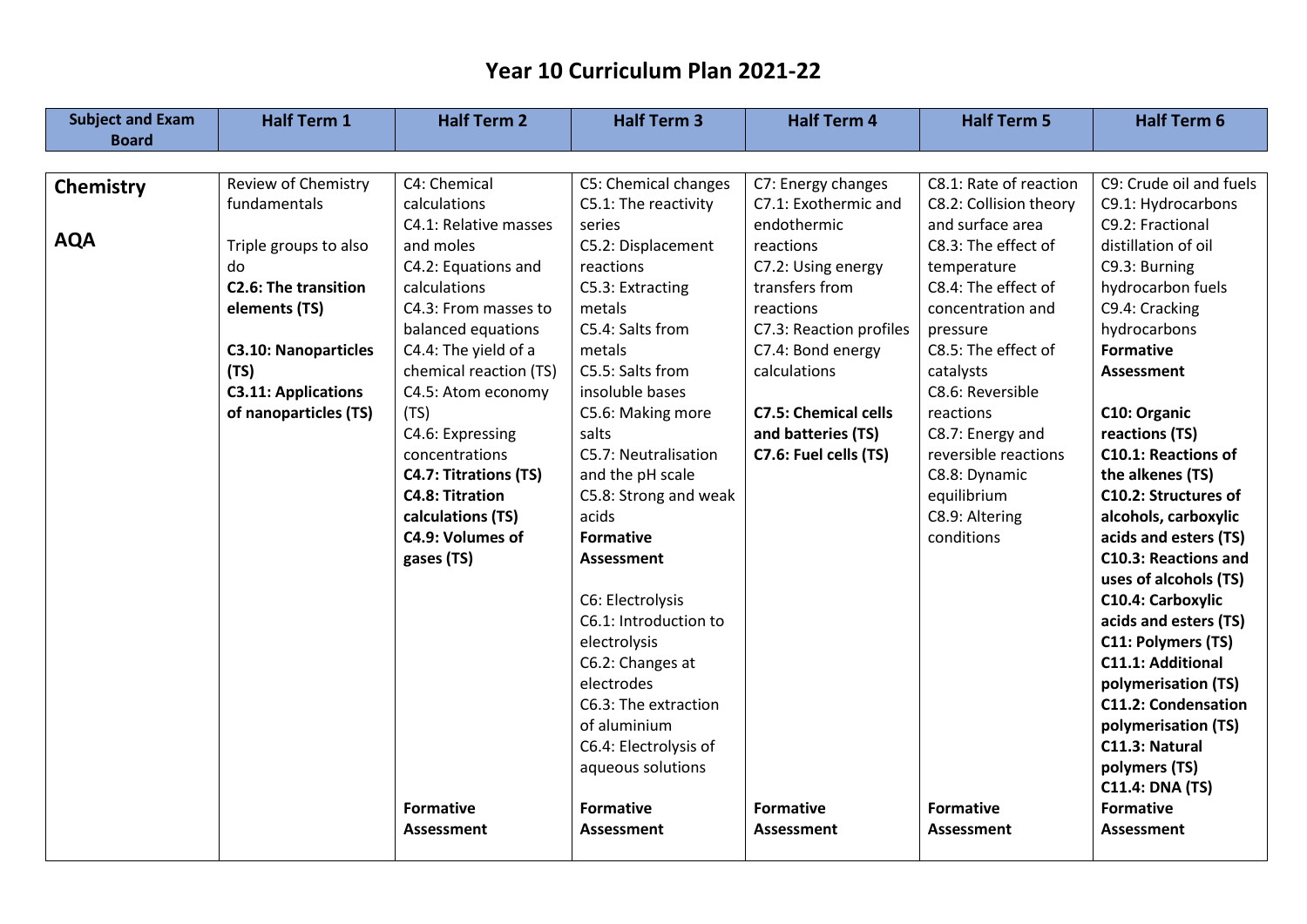| <b>Subject and Exam</b>                  | <b>Half Term 1</b>                                                                                                                                                                        | <b>Half Term 2</b>                                                                                                                                                                                             | <b>Half Term 3</b>                                                                                                                                                                                                                              | <b>Half Term 4</b>                                                                                                                                                                                                                        | <b>Half Term 5</b>                                                                                                                                        | <b>Half Term 6</b>                                                                                                                                                                                                              |
|------------------------------------------|-------------------------------------------------------------------------------------------------------------------------------------------------------------------------------------------|----------------------------------------------------------------------------------------------------------------------------------------------------------------------------------------------------------------|-------------------------------------------------------------------------------------------------------------------------------------------------------------------------------------------------------------------------------------------------|-------------------------------------------------------------------------------------------------------------------------------------------------------------------------------------------------------------------------------------------|-----------------------------------------------------------------------------------------------------------------------------------------------------------|---------------------------------------------------------------------------------------------------------------------------------------------------------------------------------------------------------------------------------|
| <b>Board</b>                             |                                                                                                                                                                                           |                                                                                                                                                                                                                |                                                                                                                                                                                                                                                 |                                                                                                                                                                                                                                           |                                                                                                                                                           |                                                                                                                                                                                                                                 |
| Computer<br><b>Science</b><br><b>OCR</b> | CS:<br>1.1 Systems<br>architecture<br>1.2 Memory<br>1.3 Storage                                                                                                                           | CS:<br>1.4 Wired and<br>wireless<br>networks<br>2.2 Programming<br>techniques                                                                                                                                  | CS:<br>1.5 Network<br>topologies, protocols<br>and layers<br>2.2 Programming<br>techniques                                                                                                                                                      | CS:<br>1.6 System security<br>2.1 Algorithms                                                                                                                                                                                              | CS:<br>1.7 Systems software<br>2.3 Producing robust<br>programs                                                                                           | CS:<br>2.6 Data<br>representation                                                                                                                                                                                               |
| <b>Dance</b>                             | Teacher lead and                                                                                                                                                                          | Teacher lead and                                                                                                                                                                                               | Teacher lead and                                                                                                                                                                                                                                | Teacher lead and                                                                                                                                                                                                                          | Students to explore                                                                                                                                       | Students to                                                                                                                                                                                                                     |
| <b>AQA</b>                               | choreographic tasks to<br>explore the solo<br>performance: Breathe<br>Focusing on Physical<br><b>Skills</b>                                                                               | choreographic tasks to<br>explore the solo<br>performance: Shift<br>Focusing on Physical<br><b>Skills</b>                                                                                                      | choreographic tasks to<br>explore the Duet and<br>Trio phrase: Flux<br>Focusing on<br>expressive<br>and mental skills                                                                                                                           | choreographic tasks<br>to<br>explore the Duet and<br>Trio phrase: Scoop<br>Focusing on<br>expressive<br>and mental skills                                                                                                                 | various types of<br>stimuli in preparation<br>for the prescribed<br>stimuli task list set by<br>AQA.<br>Students to work<br>Independently or in<br>groups | demonstrate a creative<br>response to a choice of<br>one stimulus.<br>Students to work in<br>small groups.                                                                                                                      |
|                                          | Assessment: Solo<br>choreographed and<br>performed - Dance<br>Criteria: solo<br>choreography and<br>performance skills.<br>Dance Appreciation of<br>the third professional<br>dance work. | <b>Assessment: Group</b><br>Dance choreographed<br>and performed-<br>Dance<br>Criteria: Group<br>choreography and<br>performance skills.<br>Dance Appreciation of<br>the fourth<br>professional dance<br>work. | <b>Assessment: Duet or</b><br><b>Trio Dance</b><br>choreographed<br>and performed-<br>Dance<br>Criteria: Group<br>choreography and<br>Duet and or Trio<br>performance skills.<br>Dance Appreciation of<br>the fifth professional<br>dance work. | Assessment: Duet or<br><b>Trio Dance</b><br>choreographed<br>and performed -<br>Dance<br>Criteria: Group<br>choreography and<br>Duet and or Trio<br>performance skills.<br>Dance Appreciation of<br>the sixth professional<br>dance work. | Exam questions based<br>on critical<br>appreciation of own<br>work.                                                                                       | <b>Assessment Criteria:</b><br>Group choreography<br>Skills.<br>Exam questions based<br>On the 6 set<br>professional dance<br>works<br>• Features of<br>Production<br>• Choreographic<br>Approaches.<br>• Content and<br>intent |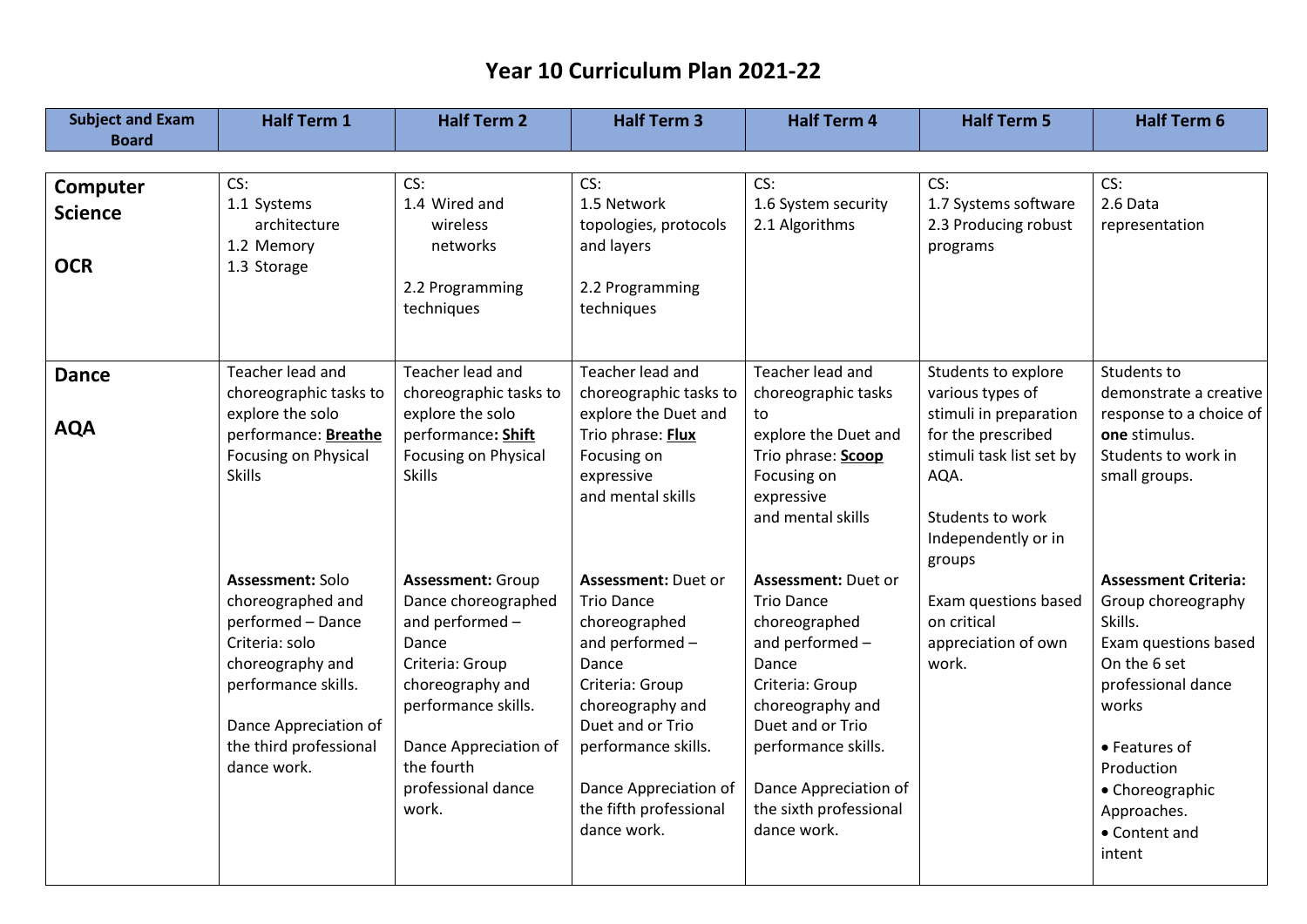| <b>Subject and Exam</b>         | <b>Half Term 1</b>                                                                                                                                          | <b>Half Term 2</b>                                                                                                                                          | <b>Half Term 3</b>                                                                                                                   | <b>Half Term 4</b>                                                                                                                   | <b>Half Term 5</b>                                                                                                                              | <b>Half Term 6</b>                                                                                            |
|---------------------------------|-------------------------------------------------------------------------------------------------------------------------------------------------------------|-------------------------------------------------------------------------------------------------------------------------------------------------------------|--------------------------------------------------------------------------------------------------------------------------------------|--------------------------------------------------------------------------------------------------------------------------------------|-------------------------------------------------------------------------------------------------------------------------------------------------|---------------------------------------------------------------------------------------------------------------|
| <b>Board</b>                    |                                                                                                                                                             |                                                                                                                                                             |                                                                                                                                      |                                                                                                                                      |                                                                                                                                                 |                                                                                                               |
|                                 |                                                                                                                                                             |                                                                                                                                                             |                                                                                                                                      |                                                                                                                                      |                                                                                                                                                 |                                                                                                               |
| <b>Design</b>                   | Sellotape dispenser                                                                                                                                         | <b>Mock NEA</b>                                                                                                                                             | <b>Mock NEA</b>                                                                                                                      | <b>Mock NEA</b>                                                                                                                      | <b>Mock NEA</b>                                                                                                                                 | <b>NEA</b>                                                                                                    |
| <b>Technology</b><br><b>AQA</b> | project<br>Research, design and<br>develop a sellotape<br>dispenser for a client<br>of your choice.<br><b>Assessment - Folder</b>                           | Design and develop a<br>piece of merchandise<br>that raises<br>awareness of animals<br>for ZSL.<br><b>Assessment - Folder</b>                               | Design and develop<br>a piece of<br>merchandise that<br>raises awareness of<br>animals for ZSL.<br><b>Assessment - Folder</b>        | Design and develop<br>a piece of<br>merchandise that<br>raises awareness of<br>animals for ZSL.<br><b>Assessment - Folder</b>        | Design and develop a<br>piece of merchandise<br>that raises awareness<br>of animals for ZSL.<br><b>Assessment - Folder</b><br>and model against | Begin NEA 1 <sup>st</sup> June<br>after exam board<br>release.                                                |
|                                 | and success of<br>model.                                                                                                                                    | and model against<br>exam board<br>requirements.                                                                                                            | and model against<br>exam board<br>requirements.                                                                                     | and model against<br>exam board<br>requirements.                                                                                     | exam board<br>requirements.                                                                                                                     |                                                                                                               |
| <b>Digital Art</b>              | Photography                                                                                                                                                 | Photography                                                                                                                                                 | Fear                                                                                                                                 | Fear                                                                                                                                 | <b>GCSE Exam paper</b>                                                                                                                          | <b>GCSE Exam paper</b>                                                                                        |
|                                 | foundation                                                                                                                                                  | foundation                                                                                                                                                  | Photography and                                                                                                                      | Photography and                                                                                                                      | practice                                                                                                                                        | practice                                                                                                      |
| <b>Edexcel</b>                  | Introduction to<br>35mm DSLR cameras.<br>Formal elements of<br>Photography.<br>Researching 20th<br>century<br>artists/photographers<br>for example: Bresson | Introduction to<br>35mm DSLR cameras.<br>Formal elements of<br>Photography.<br>Researching 20th<br>century<br>artists/photographers<br>for example: Bresson | graphics - designing<br>a movie poster based<br>on 'Fear' using own<br>photography.<br>Researching artists for<br>example: Saul Bass | graphics - designing<br>a movie poster based<br>on 'Fear' using own<br>photography.<br>Researching artists for<br>example: Saul Bass | Working through a<br>GCSE title theme.<br>Developing and<br>experimenting to<br>create a personal<br>outcome.                                   | Working through a<br>GCSE title theme.<br>Developing and<br>experimenting to<br>create a personal<br>outcome. |
| <b>Drama</b>                    | <b>Semiotics, Proxemics</b>                                                                                                                                 | <b>Performing Texts</b>                                                                                                                                     | <b>Unit 1: Devising</b>                                                                                                              | <b>Unit 1: Devising</b>                                                                                                              | <b>Unit 1: Devising</b>                                                                                                                         | <b>Unit 4: Written Exam</b>                                                                                   |
|                                 | and Acting Styles                                                                                                                                           | <b>Mock</b>                                                                                                                                                 | <b>Begins &amp; Technical</b><br><b>Theatre Design</b>                                                                               | This half term will                                                                                                                  | Exam                                                                                                                                            | mock                                                                                                          |
| <b>OCR</b>                      | Students will begin<br>this year discovering<br>the detail<br>directors/actors and                                                                          | This half term<br>students will bring a<br>text to life, directing<br>and performing the<br>text:                                                           | Students will begin to<br>explore their first<br>official unit for GCSE<br>Drama;                                                    | focus on building the<br>performance of their<br>devised exam.                                                                       | Students will perform<br>their devised piece to<br>an invited audience.                                                                         | In this last half term<br>students will revise<br>over Section A of the<br>written exam.                      |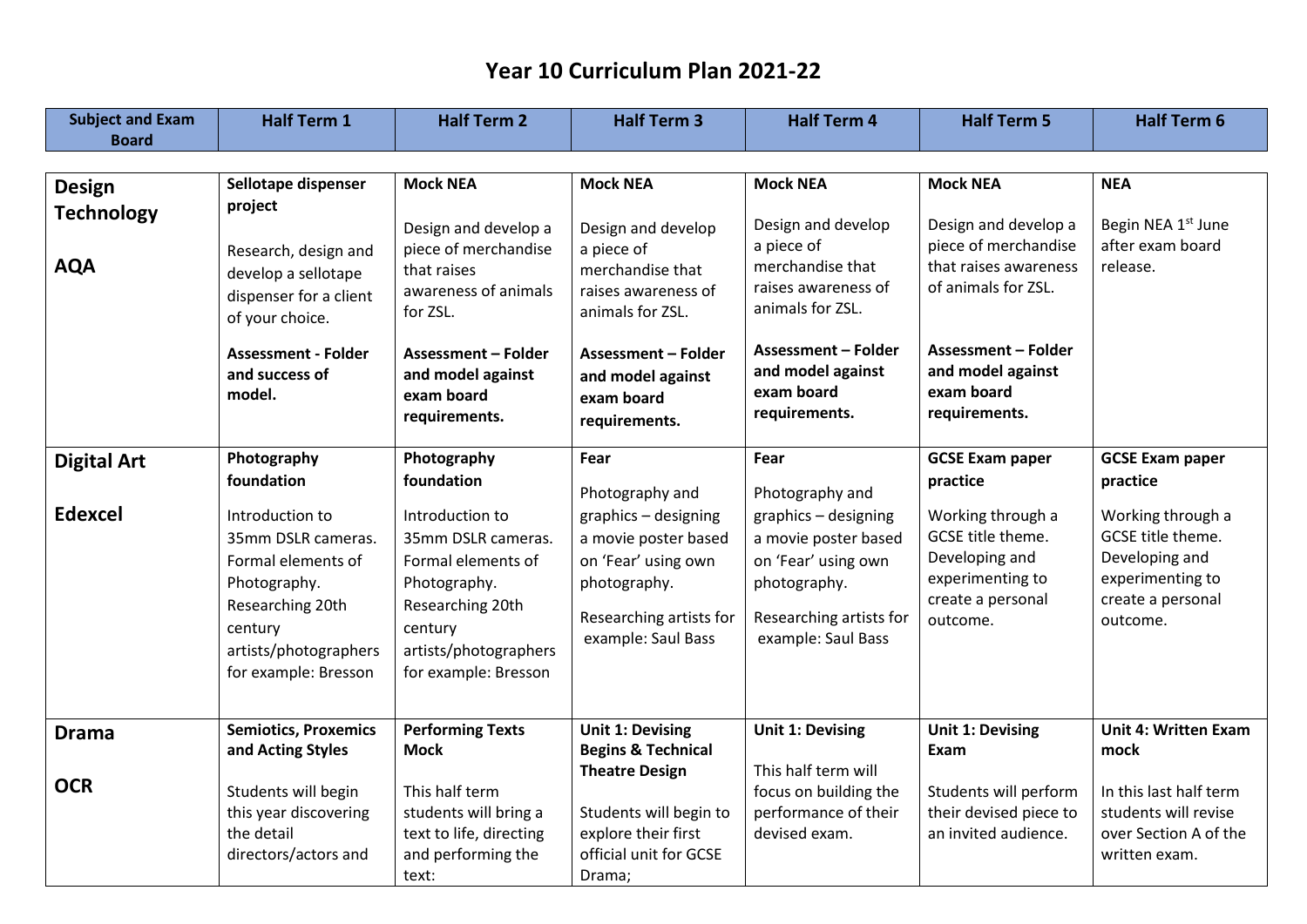| <b>Subject and Exam</b> | <b>Half Term 1</b>                                                                                                                                                                                                                  | <b>Half Term 2</b>                                                                                                                                                                                                                                            | <b>Half Term 3</b>                                                                                                                                                                                                                                                             | <b>Half Term 4</b>                                                                                                                                                                                                                       | <b>Half Term 5</b>                                                                                                                                                                                                                                                                                                | <b>Half Term 6</b>                                                                                                                                                                                                                                  |
|-------------------------|-------------------------------------------------------------------------------------------------------------------------------------------------------------------------------------------------------------------------------------|---------------------------------------------------------------------------------------------------------------------------------------------------------------------------------------------------------------------------------------------------------------|--------------------------------------------------------------------------------------------------------------------------------------------------------------------------------------------------------------------------------------------------------------------------------|------------------------------------------------------------------------------------------------------------------------------------------------------------------------------------------------------------------------------------------|-------------------------------------------------------------------------------------------------------------------------------------------------------------------------------------------------------------------------------------------------------------------------------------------------------------------|-----------------------------------------------------------------------------------------------------------------------------------------------------------------------------------------------------------------------------------------------------|
| <b>Board</b>            |                                                                                                                                                                                                                                     |                                                                                                                                                                                                                                                               |                                                                                                                                                                                                                                                                                |                                                                                                                                                                                                                                          |                                                                                                                                                                                                                                                                                                                   |                                                                                                                                                                                                                                                     |
|                         |                                                                                                                                                                                                                                     |                                                                                                                                                                                                                                                               |                                                                                                                                                                                                                                                                                |                                                                                                                                                                                                                                          |                                                                                                                                                                                                                                                                                                                   |                                                                                                                                                                                                                                                     |
|                         | designers apply to<br>their work.<br>They will explore<br>acting skills, analysing<br>shapes, distance and<br>sign systems in<br>performance and<br>how they can apply<br>this understanding<br>into their own<br>performance work. | Bang, Bang, You're<br>Dead by William<br>Mastrosimone.<br>Students will explore<br>the text as a whole<br>class and perform to<br>an invited audience<br>in preparation for<br>their performance<br>examination.<br><b>PARENT</b><br><b>PERFORMANCE (DEC)</b> | Unit 1: Devising<br>Students will be given<br>a stimulus (provided<br>by OCR) and they will<br>use research and<br>workshops to explore<br>many possibilities as<br>a response to the<br>stimuli.<br>They will need to<br>consider technical<br>aspects of<br>performance too. | Students will need to<br>apply;<br>1) A variety of<br>dramatic<br>techniques<br>2) Multi-role<br>characters<br>3) Design<br>elements of set,<br>costume, props.<br>4) Context &<br>Communication<br>5) Research - from<br>page to stage. | They will have<br>sourced their set,<br>costume and props.<br>Designed their<br>lighting and sound<br>requirements and<br>completed a cue<br>sheet for the<br>technical crew.<br>Students will<br>complete all their<br>coursework for the<br>final submission date.<br><b>PARENT</b><br><b>PERFORMANCE (MAY)</b> | They will watch a<br>production and<br>analyse it for the<br>Section B of the<br>paper.<br>Students will learn the<br>structure and the<br>content required for<br>the exam to ensure<br>they are prepared for<br>a complete mock<br>exam practice. |
|                         | Assessment:<br>• Applying<br>proxemics<br>• Applying<br>semiotics<br>Ongoing practical<br>$\bullet$<br>workshops of<br>practitioners                                                                                                | Assessment:<br>$\bullet$ Coursework - 4<br>questions<br>• Performance                                                                                                                                                                                         | Assessment:<br>$\bullet$ Section 1:<br>Coursework<br>• Practical<br>workshops<br>participation                                                                                                                                                                                 | Assessment:<br>• Ongoing<br>rehearsals<br>• Log Book                                                                                                                                                                                     | Assessment:<br>• ACTUAL Unit 1<br><b>EXAM</b><br>• Section 2: Log<br><b>Books DEADLINE</b><br>• Section 3:<br>Evaluation<br><b>DEADLINE</b>                                                                                                                                                                       | Assessment:<br>• Completion of<br>whole mock exam<br>Section A &<br>Section B                                                                                                                                                                       |
| <b>Engineering</b>      | Unit 3 P/F                                                                                                                                                                                                                          | <b>Working in Industry</b>                                                                                                                                                                                                                                    | Unit 1 P/F                                                                                                                                                                                                                                                                     | Unit 2 P/F                                                                                                                                                                                                                               | <b>Unit 17 P/F</b>                                                                                                                                                                                                                                                                                                | <b>Unit 17 P/F</b>                                                                                                                                                                                                                                  |
| <b>EAL</b>              | Unit 3 theory $-$<br>properties of                                                                                                                                                                                                  |                                                                                                                                                                                                                                                               | Manual handling<br>assessment.                                                                                                                                                                                                                                                 | Drawing techniques.                                                                                                                                                                                                                      | Manufacturing<br>techniques.                                                                                                                                                                                                                                                                                      | Manufacturing<br>techniques.                                                                                                                                                                                                                        |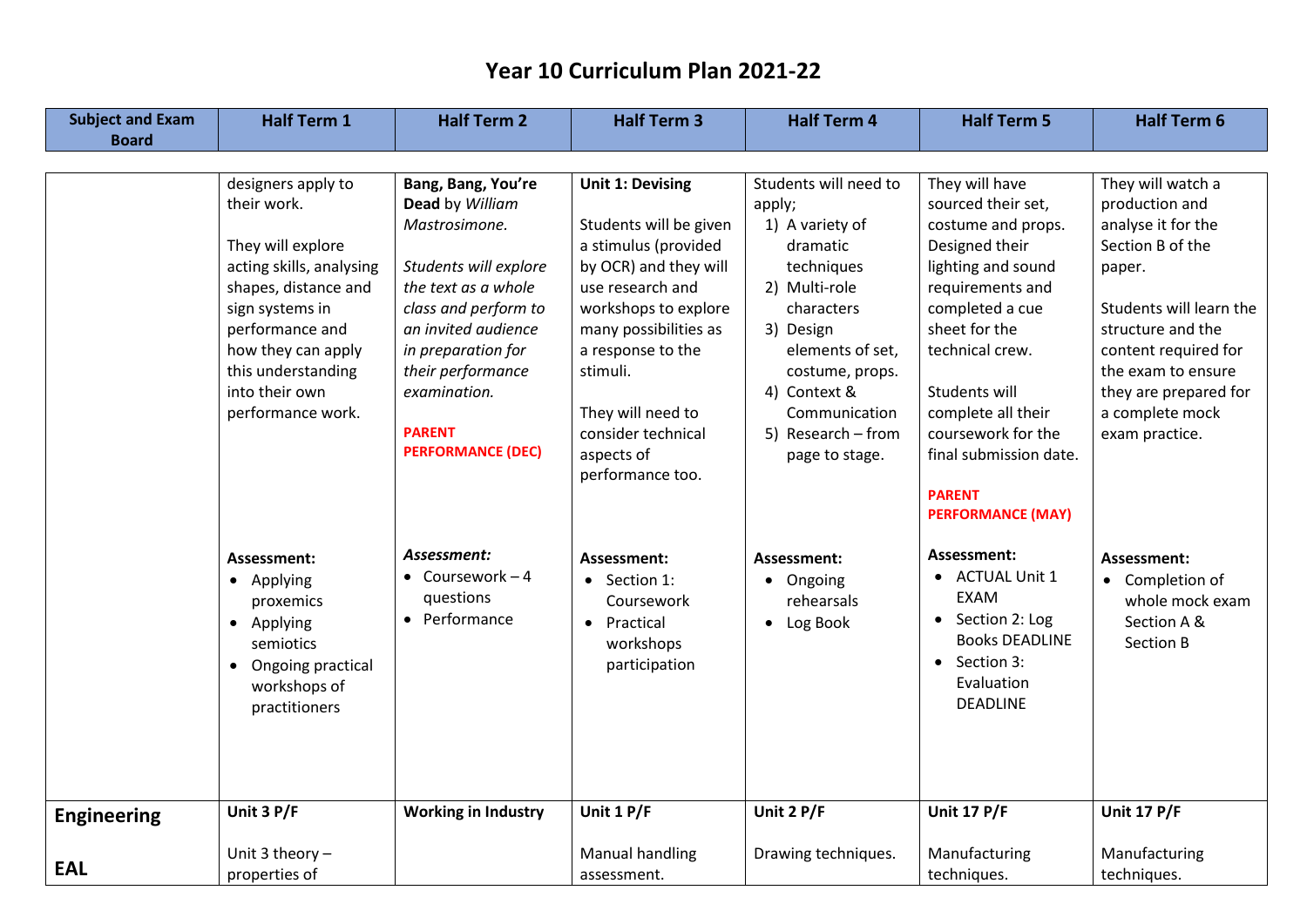| <b>Subject and Exam</b> | <b>Half Term 1</b>                                                                                                                                                                            | <b>Half Term 2</b>                                                                                                                                                                                                                 | <b>Half Term 3</b>                                                                                                                                                         | <b>Half Term 4</b>                                                                                                                                                         | <b>Half Term 5</b>                                                                                                                                                                                                                           | <b>Half Term 6</b>                                                                                                                                                                                                                           |
|-------------------------|-----------------------------------------------------------------------------------------------------------------------------------------------------------------------------------------------|------------------------------------------------------------------------------------------------------------------------------------------------------------------------------------------------------------------------------------|----------------------------------------------------------------------------------------------------------------------------------------------------------------------------|----------------------------------------------------------------------------------------------------------------------------------------------------------------------------|----------------------------------------------------------------------------------------------------------------------------------------------------------------------------------------------------------------------------------------------|----------------------------------------------------------------------------------------------------------------------------------------------------------------------------------------------------------------------------------------------|
| <b>Board</b>            |                                                                                                                                                                                               |                                                                                                                                                                                                                                    |                                                                                                                                                                            |                                                                                                                                                                            |                                                                                                                                                                                                                                              |                                                                                                                                                                                                                                              |
|                         | materials and the<br>effect of heat.<br>Properties of<br>materials and the<br>products which they<br>are made from.<br>End of unit<br>assessment.                                             | Unit 1 theory in<br>preparation for unit<br>1 completion in HT 3.                                                                                                                                                                  | Plan and complete a<br>lift as per the manual<br>handling operations<br>regulations 1992.                                                                                  | Complete a third<br>angle orthographic<br>drawing of an<br>isometric object<br>given by the exam<br>board.                                                                 | Complete four<br>practical tasks and<br>reports set by the<br>exam board.                                                                                                                                                                    | Complete four<br>practical tasks and<br>reports set by the<br>exam board.                                                                                                                                                                    |
| <b>English</b>          | <b>Literature Poetry</b>                                                                                                                                                                      | Language Paper One.                                                                                                                                                                                                                | <b>Reading and</b>                                                                                                                                                         | <b>Reading and</b>                                                                                                                                                         | <b>Reading and</b>                                                                                                                                                                                                                           | <b>Reading and</b>                                                                                                                                                                                                                           |
| <b>AQA</b>              | • Remains<br>• Bayonet Charge<br>• Poppies<br>• Checking out me<br>History<br>• London<br>• Extract from, The<br>Prelude<br>• Tissue<br>• The Emigree<br>• The Charge of the<br>Light Brigade | Students will read and<br>analyse a range of<br>fiction extracts<br>exploring the writer's<br>methods. Students<br>will also develop skills<br>of creative writing,<br>focusing on narrative<br>and descriptive writing<br>skills. | analysing a modern<br>text.<br>Students should<br>develop an<br>understanding of the<br>significance of context<br>and closely analyse<br>language, structure<br>and form. | analysing a modern<br>text.<br>Students should<br>develop an<br>understanding of the<br>significance of context<br>and closely analyse<br>language, structure<br>and form. | analysing a<br>Shakespeare play.<br>Students should<br>develop an<br>understanding of the<br>significance of context<br>and closely analyse<br>language, structure<br>and form.<br>Students should be<br>prepared for a closed<br>book exam. | analysing a<br>Shakespeare play.<br>Students should<br>develop an<br>understanding of the<br>significance of context<br>and closely analyse<br>language, structure<br>and form.<br>Students should be<br>prepared for a closed<br>book exam. |
|                         | Assessment:<br><b>Analytical essay</b><br>comparing two<br>poems.                                                                                                                             |                                                                                                                                                                                                                                    | Assessment:<br>Analytical essay -<br>closed book                                                                                                                           | Assessment:<br>Analytical essay -<br>closed book                                                                                                                           | Assessment:<br><b>Analytical paragraphs</b><br>based on an extract<br>from the play                                                                                                                                                          | Assessment:<br>Analytical essay -<br>closed book<br>In preparation for end<br>of year exam:<br><b>Revise modern text</b><br>and poetry.                                                                                                      |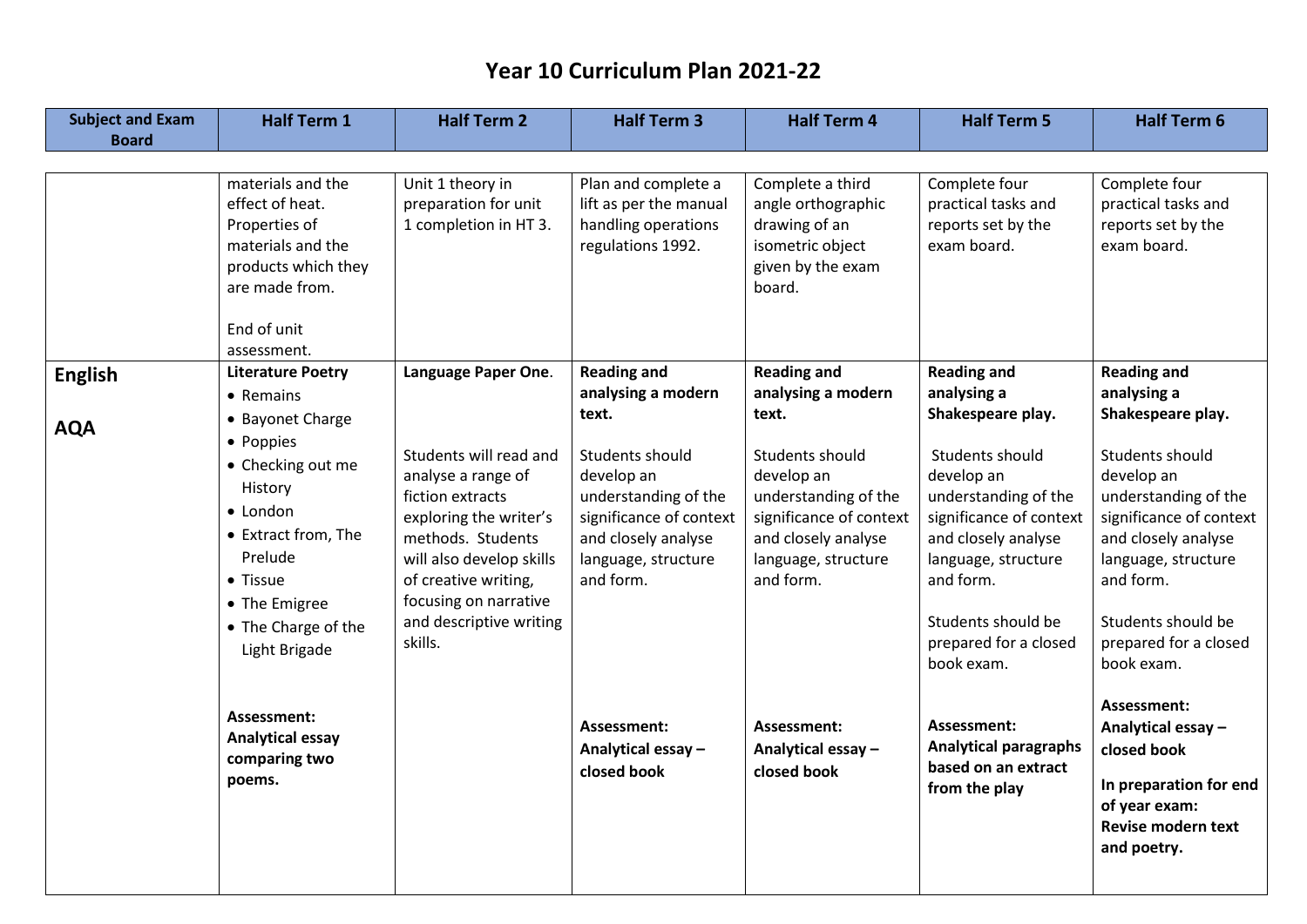| <b>Subject and Exam</b> | <b>Half Term 1</b>     | <b>Half Term 2</b>       | <b>Half Term 3</b>      | <b>Half Term 4</b>      | <b>Half Term 5</b>     | <b>Half Term 6</b>                        |
|-------------------------|------------------------|--------------------------|-------------------------|-------------------------|------------------------|-------------------------------------------|
| <b>Board</b>            |                        |                          |                         |                         |                        |                                           |
|                         |                        |                          |                         |                         |                        |                                           |
| <b>Food and</b>         | <b>Functional and</b>  | <b>Functional and</b>    | Mock NEA - Task 1       | <b>Food and</b>         | Mock NEA - Task 2      | <b>Revision</b>                           |
| <b>Nutrition</b>        | chemical properties    | chemical properties      |                         | environment             |                        |                                           |
|                         | of food.               | of food.                 | Task 1 practical        |                         | Task 2 - Research and  | Mock exam and mock                        |
|                         |                        |                          | investigation marked    |                         | analysis of the chosen | practical assessment                      |
|                         |                        | Raising agent            | according to exam       | Theory test using       | task based on exam     | based on Task 2                           |
| <b>AQA</b>              | Theory test            | question                 | board.                  | exam questions          | board requirements.    | research.                                 |
|                         |                        |                          |                         |                         |                        |                                           |
| <b>French</b>           | M4 De la ville à la    | M4 De la ville à la      | M5 Le grand large       | M5 Le grand large       | Introduction to M6-    | M6 - Au collège (At                       |
|                         | campagne (From the     | campagne (From the       | (Holidays)              | (Holidays)              | Au collège (At         | school) Describing                        |
| <b>Edexcel</b>          | city to the            | city to the              | Holidays and            | Holidays and            | school)                | our school                                |
|                         | countryside)           | countryside)             | travelling              | travelling              | Describing our school  | experiences,                              |
|                         | Describing where we    | Describing where we      |                         |                         | experiences,           | exchanges and                             |
|                         | live and the weather   | live and the weather     |                         |                         | exchanges and          | studying the French                       |
|                         |                        |                          |                         |                         | studying the French    | school system                             |
|                         |                        | End of module            |                         | End of module           | school system          |                                           |
|                         |                        | assessment LRW           |                         | assessment L R W        |                        | $Yr10$ exams $-$ L R W S<br>Exam feedback |
|                         |                        |                          |                         |                         | Preparation for        |                                           |
|                         |                        |                          |                         |                         | speaking exam and      |                                           |
|                         |                        |                          |                         |                         | revision for Yr10      |                                           |
|                         |                        |                          |                         |                         | mock exams             |                                           |
|                         |                        |                          |                         |                         |                        |                                           |
| German                  | Module 5               | Module 5                 | Module 6                | Module 6                | Module 7               | Module 7                                  |
|                         | Stimmt 9-1             | -Stimmt 9-1              | STIMMT 9-1              | -Stimmt 9-1             | -Stimmt 9-1            | -Stimmt 9-1                               |
|                         | <b>TRAVEL VISITING</b> | <b>TRAVEL</b>            | <b>HOLIDAY AND TOWN</b> | <b>HOLIDAY AND TOWN</b> | <b>WORK</b>            | <b>WORK</b>                               |
| <b>Edexcel</b>          | <b>VIENNA</b>          |                          |                         |                         |                        |                                           |
| Geography               | Topic 5 - UK Human     | Topic 5 - UK Human       | Topic 1 - Hazardous     | Topic 1 - Hazardous     | Topic 6 - Fieldwork    | Topic 4 - Rivers and                      |
|                         | <b>Challenges</b>      | <b>Challenges Finish</b> | Earth                   | <b>Earth</b>            |                        | <b>Coasts Recap</b>                       |
| <b>Edexcel</b>          |                        | Topic 1 - Hazardous      |                         |                         |                        |                                           |
|                         |                        | Earth                    |                         |                         |                        |                                           |
|                         | <b>Assessment</b>      | <b>Assessment</b>        | <b>Assessment</b>       | <b>Assessment</b>       | <b>Fieldwork Mock</b>  | <b>Mock</b>                               |
|                         | End of Topic           | End of Topic             | Mid Topic Mini          | <b>End of Topic</b>     |                        |                                           |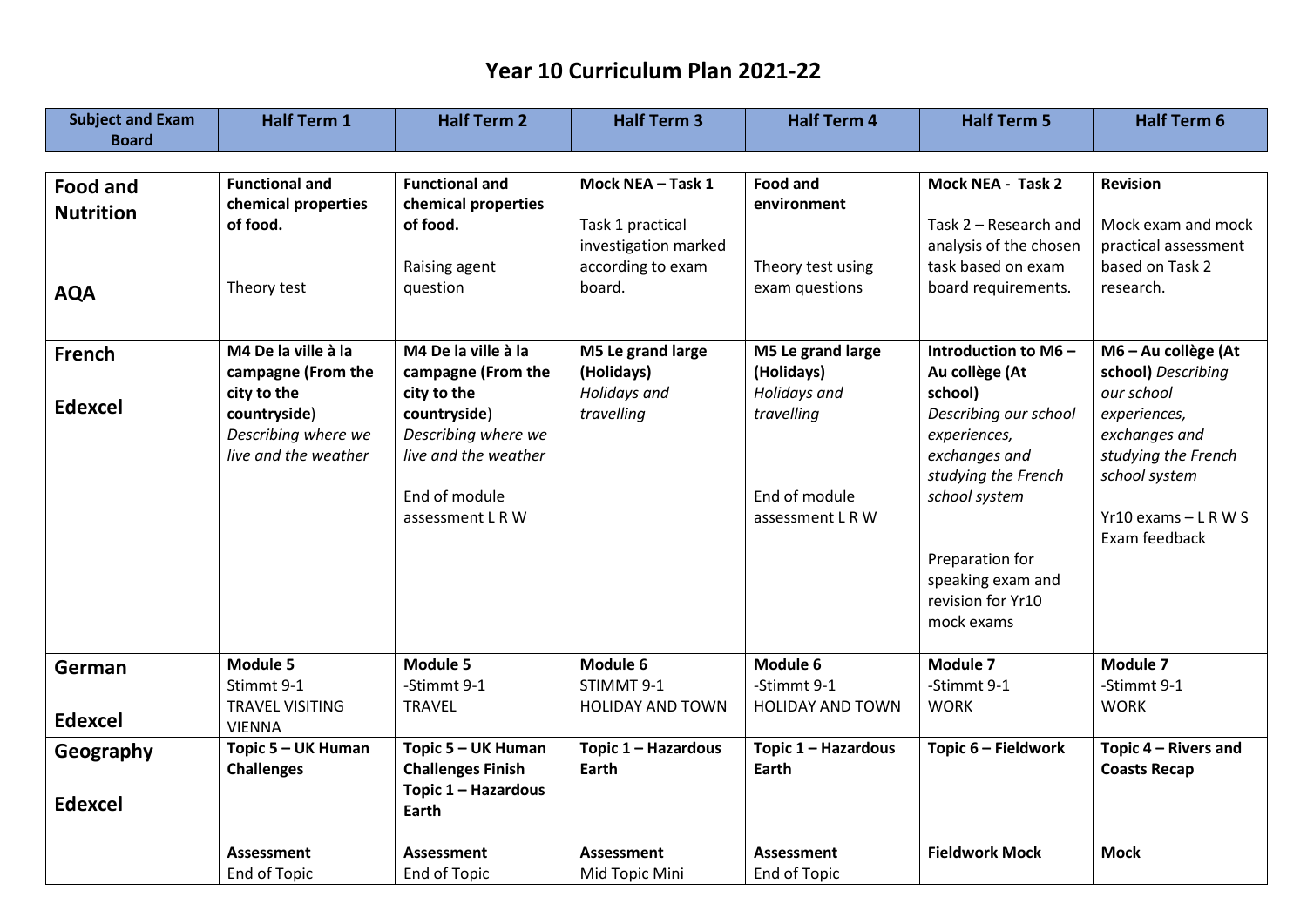| <b>Subject and Exam</b><br><b>Board</b> | <b>Half Term 1</b>                                                                                                                                                                        | <b>Half Term 2</b>                                                                                                                                          | <b>Half Term 3</b>                                                                                                                | <b>Half Term 4</b>                                                                                                                                  | <b>Half Term 5</b>                                                                                        | <b>Half Term 6</b>                                                                                     |
|-----------------------------------------|-------------------------------------------------------------------------------------------------------------------------------------------------------------------------------------------|-------------------------------------------------------------------------------------------------------------------------------------------------------------|-----------------------------------------------------------------------------------------------------------------------------------|-----------------------------------------------------------------------------------------------------------------------------------------------------|-----------------------------------------------------------------------------------------------------------|--------------------------------------------------------------------------------------------------------|
|                                         |                                                                                                                                                                                           |                                                                                                                                                             |                                                                                                                                   |                                                                                                                                                     |                                                                                                           |                                                                                                        |
| <b>History</b>                          | Anglo Saxon and                                                                                                                                                                           | <b>Crime and</b>                                                                                                                                            | <b>Crime and</b>                                                                                                                  | <b>Crime and</b>                                                                                                                                    | <b>Crime and</b>                                                                                          | <b>Crime and</b>                                                                                       |
|                                         | <b>Norman England</b>                                                                                                                                                                     | <b>Punishment:</b>                                                                                                                                          | <b>Punishment:</b>                                                                                                                | <b>Punishment:</b>                                                                                                                                  | Punishment                                                                                                | <b>Punishment:</b>                                                                                     |
| <b>Edexcel</b>                          | $C1060 - 88 -$<br>crime, punishment<br>and law enforcement<br>in medieval England.<br>The feudal system<br>and role of the<br>Church                                                      | $C1000 - c1500 -$<br>crime, punishment<br>and law enforcement<br>in early modern<br>England.                                                                | $C1500 - c1700 -$<br>crime, punishment<br>and law<br>enforcement in the<br>18 <sup>th</sup> and 19 <sup>th</sup> century          | C1700-c1900-<br>crime, punishment<br>and law enforcement<br>in recent times                                                                         | C1900 - present                                                                                           | Crime, policing and<br>the inner city $-$<br>Whitechapel.                                              |
|                                         | <b>Summative</b><br>assessment: How far<br>do you agree? (16<br>marks)                                                                                                                    | <b>Formative</b><br>assessment: explain<br>one way in which<br>policing  (4 marks)                                                                          | <b>Formative</b><br>assessment: How far<br>do you agree? (16<br>marks)                                                            | <b>Summative</b><br>assessment:<br>How far do you<br>agree? (16 marks)                                                                              | <b>Formative</b><br>assessment:<br>How useful are<br>sources A and B for<br>an enquiry into  (8<br>marks) | Mock exam on Crime<br>and Punishment and<br>Whitechapel - whole<br><b>GCSE</b> paper                   |
| <b>ICT</b>                              | R082: Creating Digital                                                                                                                                                                    | R082: Creating Digital                                                                                                                                      | R091: Designing a                                                                                                                 | R091: Designing a                                                                                                                                   | R082: Creating                                                                                            | R082: Creating Digital                                                                                 |
| iMedia /                                | Graphics                                                                                                                                                                                  | Graphics                                                                                                                                                    | game concept                                                                                                                      | game concept                                                                                                                                        | <b>Digital Graphics</b>                                                                                   | Graphics                                                                                               |
| Certificate in                          |                                                                                                                                                                                           |                                                                                                                                                             |                                                                                                                                   |                                                                                                                                                     | Improvements                                                                                              | Improvements                                                                                           |
| <b>Digital</b>                          |                                                                                                                                                                                           |                                                                                                                                                             |                                                                                                                                   |                                                                                                                                                     |                                                                                                           |                                                                                                        |
| <b>Applications</b>                     |                                                                                                                                                                                           |                                                                                                                                                             |                                                                                                                                   |                                                                                                                                                     |                                                                                                           |                                                                                                        |
| <b>OCR</b>                              |                                                                                                                                                                                           |                                                                                                                                                             |                                                                                                                                   |                                                                                                                                                     |                                                                                                           |                                                                                                        |
| <b>Maths</b>                            | Higher                                                                                                                                                                                    | Higher                                                                                                                                                      | <b>Higher</b>                                                                                                                     | Higher                                                                                                                                              | Higher                                                                                                    | Higher                                                                                                 |
| <b>AQA</b>                              | Section 7- Powers<br>$\bullet$<br>and roots<br>Section $8-$<br>$\bullet$<br><b>Formulas</b><br>Section 9-<br>$\bullet$<br>Equations<br>Section 11-<br>$\bullet$<br>Quadratic<br>Equations | Section 12-<br>$\bullet$<br>Simultaneous<br>Equations<br>Section 25 -<br>$\bullet$<br>Pythagoras &<br>Trigonometry<br>Section 16 - Other<br>Types of graphs | Section 21- Circle<br>$\bullet$<br>Geometry<br>Section 28 - 3D<br>$\bullet$<br>shapes<br>Section 17- Using<br>$\bullet$<br>graphs | Section 22-<br>$\bullet$<br>Measuring and<br>Estimating<br>Section 24 -<br>$\bullet$<br>Constructions<br>Section 30 -<br>Congruence &<br>Similarity | Section $26 -$<br>$\bullet$<br><b>Vectors</b><br>Section 23-<br>$\bullet$<br>Compound<br>Measures         | Section 19 - Sets<br>$\bullet$<br>Section 35-<br>$\bullet$<br>Probabilityfor<br><b>Combined Events</b> |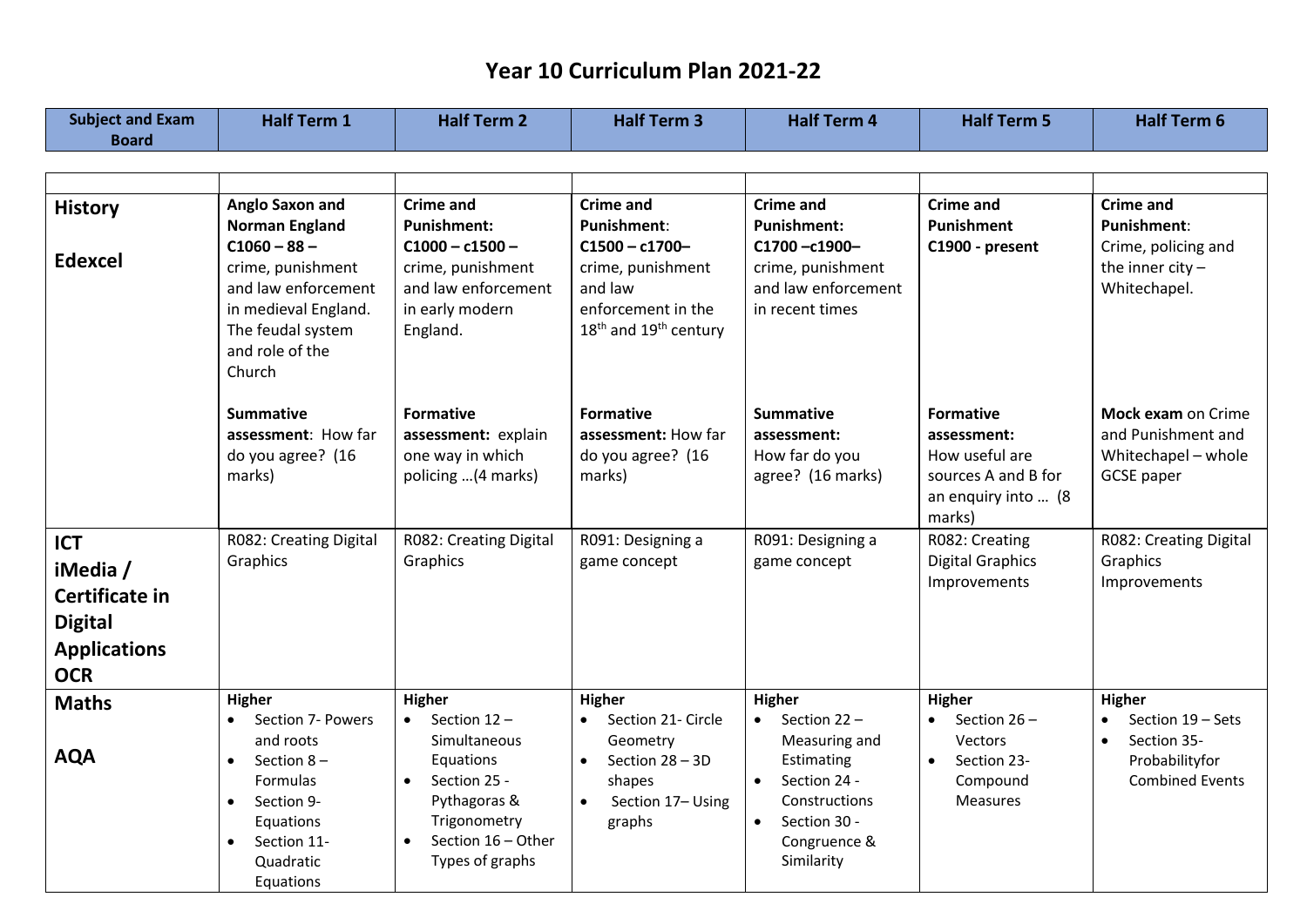| <b>Subject and Exam</b>     | <b>Half Term 1</b>                                                                                                                                                  | <b>Half Term 2</b>                                                                                                                                     | <b>Half Term 3</b>                                                                                                                               | <b>Half Term 4</b>                                                                                                                                                  | <b>Half Term 5</b>                                                                                                                   | <b>Half Term 6</b>                                                                                                                  |
|-----------------------------|---------------------------------------------------------------------------------------------------------------------------------------------------------------------|--------------------------------------------------------------------------------------------------------------------------------------------------------|--------------------------------------------------------------------------------------------------------------------------------------------------|---------------------------------------------------------------------------------------------------------------------------------------------------------------------|--------------------------------------------------------------------------------------------------------------------------------------|-------------------------------------------------------------------------------------------------------------------------------------|
| <b>Board</b>                |                                                                                                                                                                     |                                                                                                                                                        |                                                                                                                                                  |                                                                                                                                                                     |                                                                                                                                      |                                                                                                                                     |
|                             |                                                                                                                                                                     |                                                                                                                                                        |                                                                                                                                                  |                                                                                                                                                                     |                                                                                                                                      |                                                                                                                                     |
|                             | <b>Foundation</b><br>- Section 19<br>Pythagoras &<br>Trigonometry<br>Section 22 - Area &<br>$\bullet$<br>Perimeter<br>Section 23 - 3D<br>$\bullet$<br><b>Shapes</b> | <b>Foundation</b><br>Section 25 -<br><b>Collecting Data</b><br>Section 26 -<br>$\bullet$<br>Analysing Data<br>$\bullet$<br>Section 27 -<br>Probability | <b>Foundation</b><br>Section 20 -<br><b>Vectors</b><br>Section 24 -<br>$\bullet$<br>Transformation<br>Section 21 -<br>$\bullet$<br>Constructions | <b>Foundation</b><br>Section 17 - Speed,<br>Density & Pressure<br>Section 18 - Scale<br>Drawings &<br><b>Bearings</b><br>Section 3 - Powers<br>$\bullet$<br>& Roots | <b>Foundation</b><br>$\bullet$ Section 7 -<br>Percentages<br>$\bullet$<br>Section 8 -<br>Algebraic<br>Expressions                    | <b>Foundation</b><br>Section 4 -<br>Multiples & Factors<br>Section 5 -<br>$\bullet$<br>Fractions<br>Section 6 - Ratios<br>$\bullet$ |
|                             | Topic tests - 50 mins                                                                                                                                               | <b>Assessment</b><br>Topic tests $-50$ mins<br>End of HT1 & HT2<br>Assessment - 50 mins                                                                | Topic tests - 50 mins                                                                                                                            | End of HT3 & HT4<br>Assessment - 50 mins                                                                                                                            | Topic tests - 50 mins<br><b>End of term</b><br>Assessment - 50 mins<br><b>Assessment</b><br>Topic tests $-50$ mins                   | <b>Assessment</b><br>Topic tests $-50$ mins<br><b>End of Year Exams</b>                                                             |
| <b>Media</b><br><b>WJEC</b> | Media Language<br>Representation<br>Context<br>Print Advertising (A)                                                                                                | Media Language<br>Representation<br>Context<br>Magazines (A)                                                                                           | Media Language<br>Representation<br>Audience<br>Industry<br>Newspapers (A & B)                                                                   | Media Language<br>Representation<br>Audience<br>Industry<br>Radio & Film<br>marketing (B)                                                                           | <b>NEA</b><br>Research<br>Planning<br>SOA<br>Creation of product                                                                     | <b>NEA</b>                                                                                                                          |
|                             | Assessment:<br>Component 01 mock<br>question                                                                                                                        | Assessment:<br>Component 01 mock<br>question                                                                                                           | Assessment:<br>Component 01 mock<br>question                                                                                                     | Assessment:<br>Component 01 mock<br>question<br>NEA brief given out                                                                                                 |                                                                                                                                      | Assessment:<br>$NEA - 30\%$ of final<br><b>GCSE level</b>                                                                           |
| <b>Music</b>                | <b>GCSE AoS 5</b><br>Conventions of pop;<br>Rock and Roll                                                                                                           | <b>GCSE AoS 5</b><br>Conventions of pop;<br>Solo artists                                                                                               | <b>GCSE AoS 4</b><br>Film Music 1<br>Music and the moving                                                                                        | <b>GCSE AoS 4</b><br><b>Film Music</b><br>Leitmotif:                                                                                                                | <b>GCSE</b> composition 1<br>continues.<br><b>Solo Assessment 2</b>                                                                  | <b>GCSE composition 1</b><br><b>DEADLINE July 3rd</b><br>2020                                                                       |
| <b>OCR</b>                  | <b>Rock Anthems</b><br>Pop Ballads<br>(end of topic test after<br>each topic)                                                                                       | (end of topic test after<br>each topic)<br>Solo Assessment<br>Ensemble assessment<br>(December)                                                        | image:<br>Film composition<br>exercises<br><b>GCSE</b> composition 1<br>begins<br>Composition 1 after school<br>extra sessions                   | Video Game music<br>Film music listening<br>test and written essay<br><b>GCSE</b> composition 1<br>continues<br>Composition 1 after<br>school extra sessions        | <b>Ensemble Assessment</b><br>$\mathbf{2}$<br>AoS Listening revision<br>for Y10 exam<br>Composition 1 after school<br>extra sessions | End of year Listening<br>exam<br>Composition 1 after school<br>extra sessions                                                       |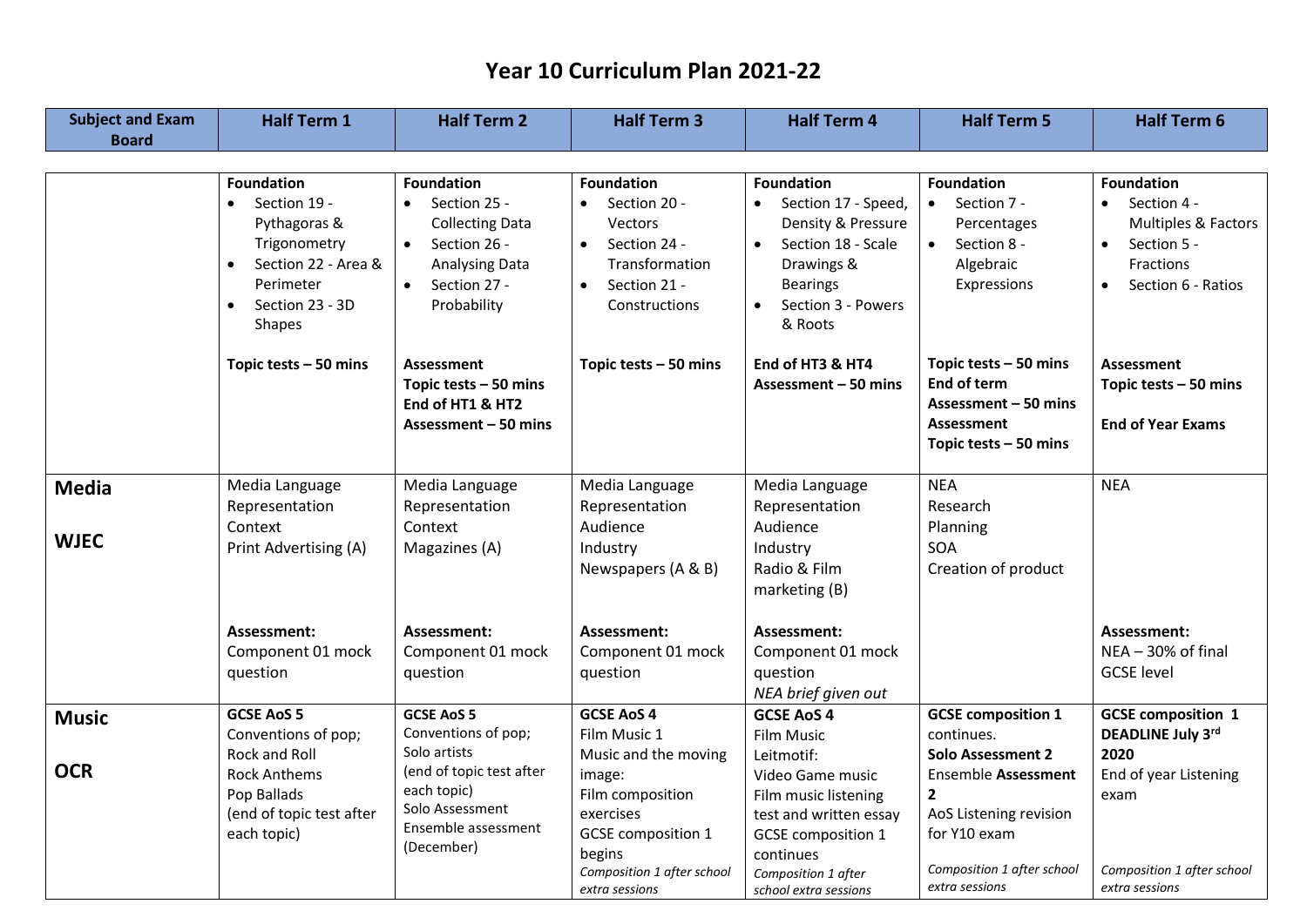| <b>Subject and Exam</b> | <b>Half Term 1</b>    | <b>Half Term 2</b>    | <b>Half Term 3</b>    | <b>Half Term 4</b>    | <b>Half Term 5</b>    | <b>Half Term 6</b>    |
|-------------------------|-----------------------|-----------------------|-----------------------|-----------------------|-----------------------|-----------------------|
| <b>Board</b>            |                       |                       |                       |                       |                       |                       |
|                         |                       |                       |                       |                       |                       |                       |
| <b>PE</b>               | "Winter Sports"       | "Winter Sports"       | "Winter Sports"       | "Winter Sports"       | "Summer Sports"       | "Summer Sports"       |
| <b>Core PE</b>          | Any sport/activity    | Any sport/activity    | Any sport/activity    | Any sport/activity    | Any sport/activity    | Any sport/activity    |
|                         | from hockey,          | from hockey,          | from hockey,          | from hockey,          | from cricket,         | from cricket,         |
|                         | football, rugby,      | football, rugby,      | football, rugby,      | football, rugby,      | athletics, rounders   | athletics, rounders   |
|                         | basketball, netball,  | basketball, netball,  | basketball, netball,  | basketball, netball,  | and tennis.           | and tennis.           |
|                         | handball, gymnastics, | handball, gymnastics, | handball, gymnastics, | handball, gymnastics, |                       |                       |
|                         | fitness or            | fitness or            | fitness or            | fitness or            |                       |                       |
|                         | orienteering.         | orienteering.         | orienteering.         | orienteering.         |                       |                       |
|                         |                       |                       |                       |                       |                       |                       |
|                         | Lessons may include   | Lessons may include   | Lessons may include   | Lessons may include   | Lessons may include   | Lessons may include   |
|                         | i) the improvement    | i) the improvement    | i) the improvement    | i) the improvement    | i) the improvement    | i) the improvement    |
|                         | of practical ability  | of practical ability  | of practical ability  | of practical ability  | of practical ability  | of practical ability  |
|                         | ii) the improvement   | ii) the improvement   | ii) the improvement   | ii) the improvement   | ii) the improvement   | ii) the improvement   |
|                         | of knowledge and      | of knowledge and      | of knowledge and      | of knowledge and      | of knowledge and      | of knowledge and      |
|                         | understanding within  | understanding within  | understanding within  | understanding within  | understanding within  | understanding within  |
|                         | sport                 | sport                 | sport                 | sport                 | sport                 | sport                 |
|                         |                       |                       |                       |                       |                       |                       |
|                         | iii) understanding of | iii) understanding of | iii) understanding of | iii) understanding of | iii) understanding of | iii) understanding of |
|                         | the requirements of a | the requirements of a | the requirements of   | the requirements of   | the requirements of   | the requirements of   |
|                         | healthy, active       | healthy, active       | a healthy, active     | a healthy, active     | a healthy, active     | a healthy, active     |
|                         | lifestyle             | lifestyle             | lifestyle             | lifestyle             | lifestyle             | lifestyle             |
|                         | iv) leadership and    | iv) leadership and    | iv) leadership and    | iv) leadership and    |                       |                       |
|                         | officiating in sport  | officiating in sport  | officiating in sport  | officiating in sport  | iv) leadership and    | iv) leadership and    |
|                         |                       |                       |                       |                       | officiating in sport  | officiating in sport  |
|                         | Students are graded   | Students are graded   | Students are graded   | Students are graded   | Students are graded   | Students are graded   |
|                         | at the end of each    | at the end of each    | at the end of each    | at the end of each    | at the end of each    | at the end of each    |
|                         | unit of work, based   | unit of work, based   | unit of work, based   | unit of work, based   | unit of work, based   | unit of work, based   |
|                         | on a "Heart, Head     | on a "Heart, Head     | on a "Heart, Head     | on a "Heart, Head     | on a "Heart, Head     | on a "Heart, Head     |
|                         | and Hands"            | and Hands"            | and Hands"            | and Hands"            | and Hands"            | and Hands"            |
|                         | assessment. This      | assessment. This      | assessment. This      | assessment. This      | assessment. This      | assessment. This      |
|                         | assessment and the    | assessment and the    | assessment and the    | assessment and the    | assessment and the    | assessment and the    |
|                         | teaching beforehand   | teaching beforehand   | teaching beforehand   | teaching beforehand   | teaching beforehand   | teaching beforehand   |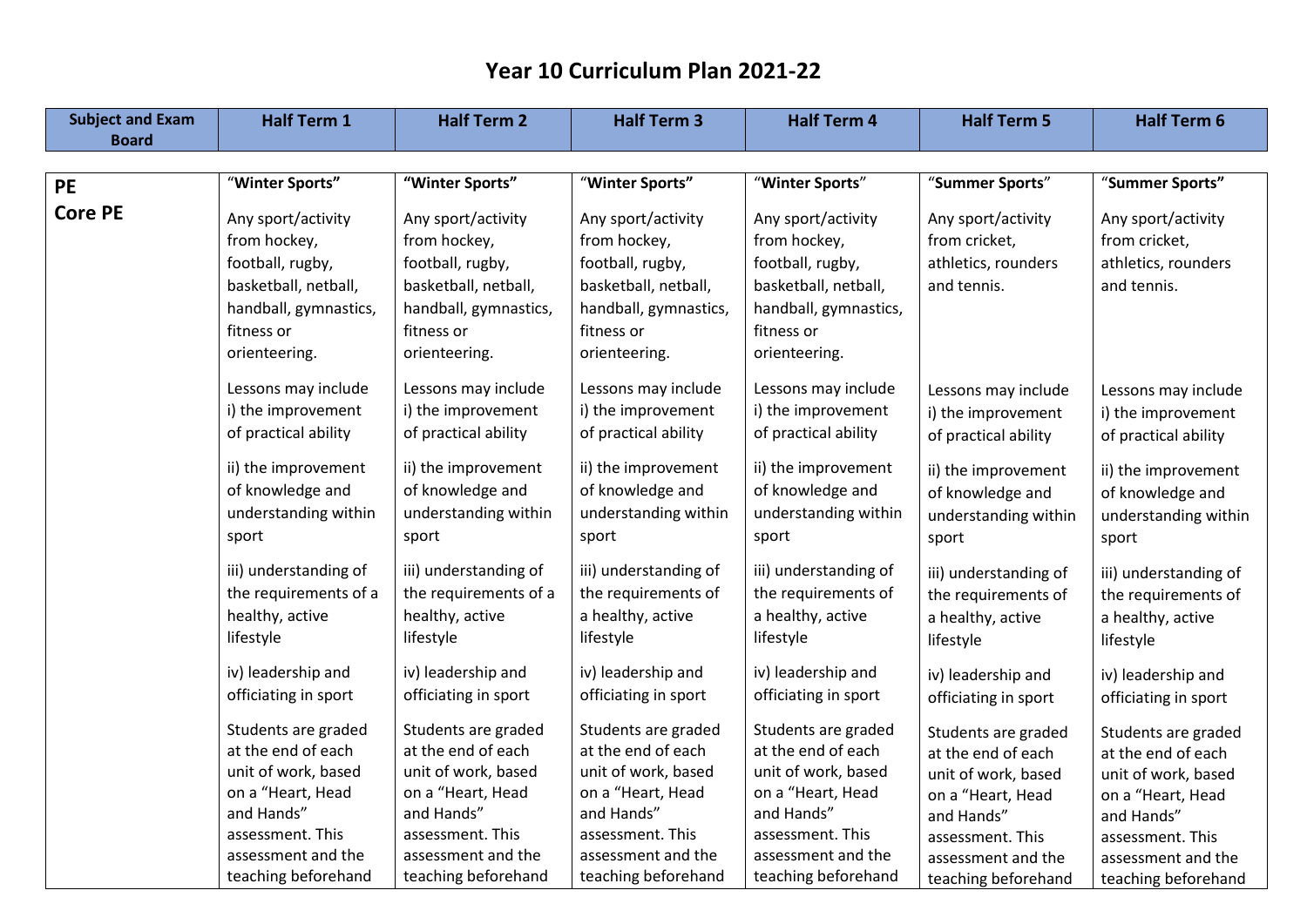| <b>Subject and Exam</b>                          | <b>Half Term 1</b>                                                                                                                                                                                                                                                           | <b>Half Term 2</b>                                                                                                                                                                                                                                                    | <b>Half Term 3</b>                                                                                                                                                                                                                                                       | <b>Half Term 4</b>                                                                                                                                                                                                                                                                                                                                                                                                    | <b>Half Term 5</b>                                                                                                                                                                                                                                                                                                                                                                                      | <b>Half Term 6</b>                                                                                                                                                                                                                                                                                                                                                                               |
|--------------------------------------------------|------------------------------------------------------------------------------------------------------------------------------------------------------------------------------------------------------------------------------------------------------------------------------|-----------------------------------------------------------------------------------------------------------------------------------------------------------------------------------------------------------------------------------------------------------------------|--------------------------------------------------------------------------------------------------------------------------------------------------------------------------------------------------------------------------------------------------------------------------|-----------------------------------------------------------------------------------------------------------------------------------------------------------------------------------------------------------------------------------------------------------------------------------------------------------------------------------------------------------------------------------------------------------------------|---------------------------------------------------------------------------------------------------------------------------------------------------------------------------------------------------------------------------------------------------------------------------------------------------------------------------------------------------------------------------------------------------------|--------------------------------------------------------------------------------------------------------------------------------------------------------------------------------------------------------------------------------------------------------------------------------------------------------------------------------------------------------------------------------------------------|
| <b>Board</b>                                     |                                                                                                                                                                                                                                                                              |                                                                                                                                                                                                                                                                       |                                                                                                                                                                                                                                                                          |                                                                                                                                                                                                                                                                                                                                                                                                                       |                                                                                                                                                                                                                                                                                                                                                                                                         |                                                                                                                                                                                                                                                                                                                                                                                                  |
|                                                  |                                                                                                                                                                                                                                                                              |                                                                                                                                                                                                                                                                       |                                                                                                                                                                                                                                                                          |                                                                                                                                                                                                                                                                                                                                                                                                                       |                                                                                                                                                                                                                                                                                                                                                                                                         |                                                                                                                                                                                                                                                                                                                                                                                                  |
|                                                  | works to develop the<br>whole child, looking<br>to improve physical,<br>mental and social<br>competencies as well<br>as developing<br>students knowledge<br>and understanding of<br>concepts surrounding<br>sport, officiating,<br>leadership, health<br>and fitness.        | works to develop the<br>whole child, looking<br>to improve physical,<br>mental and social<br>competencies as well<br>as developing<br>students knowledge<br>and understanding of<br>concepts surrounding<br>sport, officiating,<br>leadership, health<br>and fitness. | works to develop the<br>whole child, looking<br>to improve physical,<br>mental and social<br>competencies as well<br>as developing<br>students knowledge<br>and understanding of<br>concepts<br>surrounding sport,<br>officiating,<br>leadership, health<br>and fitness. | works to develop the<br>whole child, looking<br>to improve physical,<br>mental and social<br>competencies as well<br>as developing<br>students knowledge<br>and understanding of<br>concepts<br>surrounding sport,<br>officiating,<br>leadership, health<br>and fitness.                                                                                                                                              | works to develop the<br>whole child, looking<br>to improve physical,<br>mental and social<br>competencies as well<br>as developing<br>students knowledge<br>and understanding of<br>concepts<br>surrounding sport,<br>officiating,<br>leadership, health<br>and fitness.                                                                                                                                | works to develop the<br>whole child, looking<br>to improve physical,<br>mental and social<br>competencies as well<br>as developing<br>students knowledge<br>and understanding of<br>concepts<br>surrounding sport,<br>officiating,<br>leadership, health<br>and fitness.                                                                                                                         |
| <b>PE</b><br><b>BTEC Sport</b><br><b>Edexcel</b> | Students begin their<br><b>BTEC Sport course</b><br>with Unit $1 -$ Fitness<br>for Sport and<br>Exercise.<br>This is an exam<br>based Unit and<br>lessons will take the<br>form of learning<br>exam based content,<br>revision, revision<br>exercises, and exam<br>practice. | Students continue<br>with their BTEC Sport<br>course Unit 1-<br>Fitness for Sport and<br>Exercise.<br>This is an exam<br>based Unit and<br>lessons will take the<br>form of learning<br>exam based content,<br>revision, revision<br>exercises, and exam<br>practice. | Students continue<br>with their BTEC<br>Sport Unit 1-<br>Fitness for Sport and<br>Exercise.<br>This is an exam<br>based Unit and<br>lessons will take the<br>form of learning<br>exam based<br>content, revision,<br>revision exercises,<br>and exam practice.           | Students continue<br>their BTEC Sport<br>course with Unit $6 -$<br><b>Leading Sports</b><br>Activities.<br><b>Assessment is based</b><br>on the successful<br>completion of a series<br>of assignments within<br>the Unit of Work.<br><b>Assignments are</b><br>graded Fail, Pass,<br><b>Merit or Distinction.</b><br><b>Grades for each and</b><br>every assignment go<br>towards the student's<br>final GCSE grade. | Students continue<br>their BTEC Sport<br>course; Unit 6-<br><b>Leading Sports</b><br>Activities.<br><b>Assessment is based</b><br>on the successful<br>completion of a series<br>of assignments within<br>the Unit of Work.<br><b>Assignments are</b><br>graded Fail, Pass,<br><b>Merit or Distinction.</b><br>Grades for each and<br>every assignment go<br>towards the student's<br>final GCSE grade. | Students continue<br>their BTEC Sport<br>course; Unit 6-<br>Leading Sports<br>Activities.<br><b>Assessment is based</b><br>on the successful<br>completion of a series<br>of assignments within<br>the Unit of Work.<br><b>Assignments are</b><br>graded Fail, Pass, Merit<br>or Distinction. Grades<br>for each and every<br>assignment go towards<br>the student's final<br><b>GCSE</b> grade. |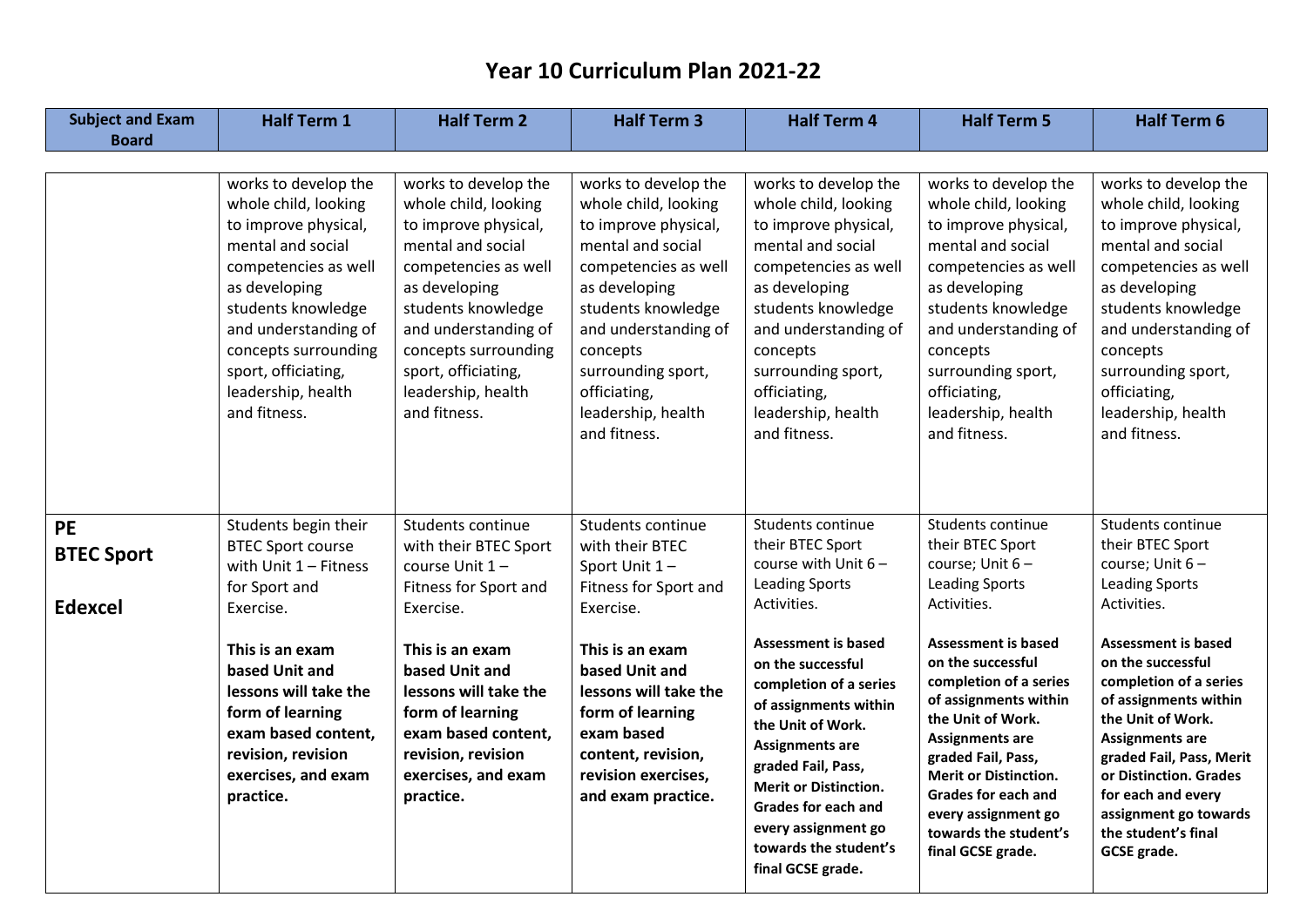| <b>Subject and Exam</b><br><b>Board</b> | <b>Half Term 1</b>  | <b>Half Term 2</b>      | <b>Half Term 3</b>         | <b>Half Term 4</b>          | <b>Half Term 5</b>           | <b>Half Term 6</b>              |
|-----------------------------------------|---------------------|-------------------------|----------------------------|-----------------------------|------------------------------|---------------------------------|
|                                         |                     |                         |                            |                             |                              |                                 |
| <b>Physics</b>                          | Electrical<br>P4.1  | RPA $4/16$ – IV<br>P4.7 | P5.1<br>Alternating        | P6.1<br>Density             | P7.1<br>Atoms and            | P8.1<br>Vectors and             |
|                                         | Charges and Fields  | Characteristics         | Current                    | P6.2 RPA $5/17 -$           | Radiation                    | <b>Scalars</b>                  |
|                                         | (Triple Only)       | P4.8 RPA $4/16 - IV$    | P5.2<br>Cables and         | Density                     | P7.2 The Discovery           | P8.2<br>Forces                  |
| <b>AQA</b>                              | P4.2 Current and    | Characteristics -       | Plugs                      | P6.3 RPA 5/17-              | of the Nucleus               | <b>Between Objects</b>          |
|                                         | Charge              | Assessment              | P5.3<br>Electrical         | Density - Assessment        | P7.3 Changes in              | P8.4 Resultant                  |
|                                         | P4.3 Potential      | P4.9 Series             | <b>Power and Potential</b> | P6.4 States of              | the Nucleus                  | Forces                          |
|                                         | Difference and      | <b>Circuits</b>         | <b>Difference</b>          | Matter                      | P7.4 More about              |                                 |
|                                         | Resistance          | P4.10 Parallel          | Electrical<br>P5.4         | P6.5<br>Changes of          | Alpha, Beta and              | <b>P8.5</b><br><b>FORMATIVE</b> |
|                                         | P4.4 RPA $3a/15a -$ | <b>Circuits</b>         | <b>Currents and Energy</b> | State                       | Gamma Radiation              | <b>ASSESSMENT</b>               |
|                                         | Resistance of a     | P4.11 RPA 3b/15b-       | Transfer                   | Internal<br>P6.6            | P7.5 Activity and            |                                 |
|                                         | Length of Wire      | Resistors in Series &   | P5.5 Appliances            | Energy                      | Half Life                    | P8.6<br>Moments at              |
|                                         | P4.5 RPA $3a/15a -$ | Parallel                | and Efficiency             | Specific<br>P6.7            | <b>P7.6 FORMATIVE</b>        | Work (Triple Only)              |
|                                         | Resistance of a     | P4.12 RPA 3b/15b-       |                            | Latent Heat                 | <b>ASSESSMENT</b>            | P8.7<br>More about              |
|                                         | Length of Wire-     | Resistors in Series &   | <b>P5.6 FORMATIVE</b>      | P6.8<br><b>Gas Pressure</b> | Nuclear<br>P7.7              | Levers and Gears                |
|                                         | Assessment          | Parallel - Assessment   | <b>ASSESSMENT</b>          | and Temperature             | <b>Radiation in Medicine</b> | (Triple Only)                   |
|                                         | P4.6 Component      |                         |                            | P6.9<br><b>Gas Pressure</b> | (Triple Only)                | P8.8<br>Centre of               |
|                                         | Characteristics     | <b>P4.13 FORMATIVE</b>  |                            | and Volume                  | P7.8 Nuclear                 | Mass                            |
|                                         |                     | <b>ASESSMENT</b>        |                            |                             | Fission (Triple Only)        | P8.9<br>Moments and             |
|                                         |                     |                         |                            | <b>P6.10 FORMATIVE</b>      | P7.9<br>Nuclear              | Equilibrium (Triple             |
|                                         |                     |                         |                            | <b>ASESSMENT</b>            | Fusion (Triple Only)         | Only)                           |
|                                         |                     |                         |                            |                             | P7.10 Nuclear                | P8.10 The                       |
|                                         |                     |                         |                            |                             | Issues (Triple Only)         | Parallelogram of                |
|                                         |                     |                         |                            |                             | P7.11 FORMATIVE              | Forces                          |
|                                         |                     |                         |                            |                             | <b>ASSESSMENT</b>            | P8.11 Resolution of             |
|                                         |                     |                         |                            |                             |                              | Forces                          |
|                                         |                     |                         |                            |                             |                              | P8.12 FORMATIVE                 |
|                                         |                     |                         |                            |                             |                              | <b>ASSESSMENT</b>               |